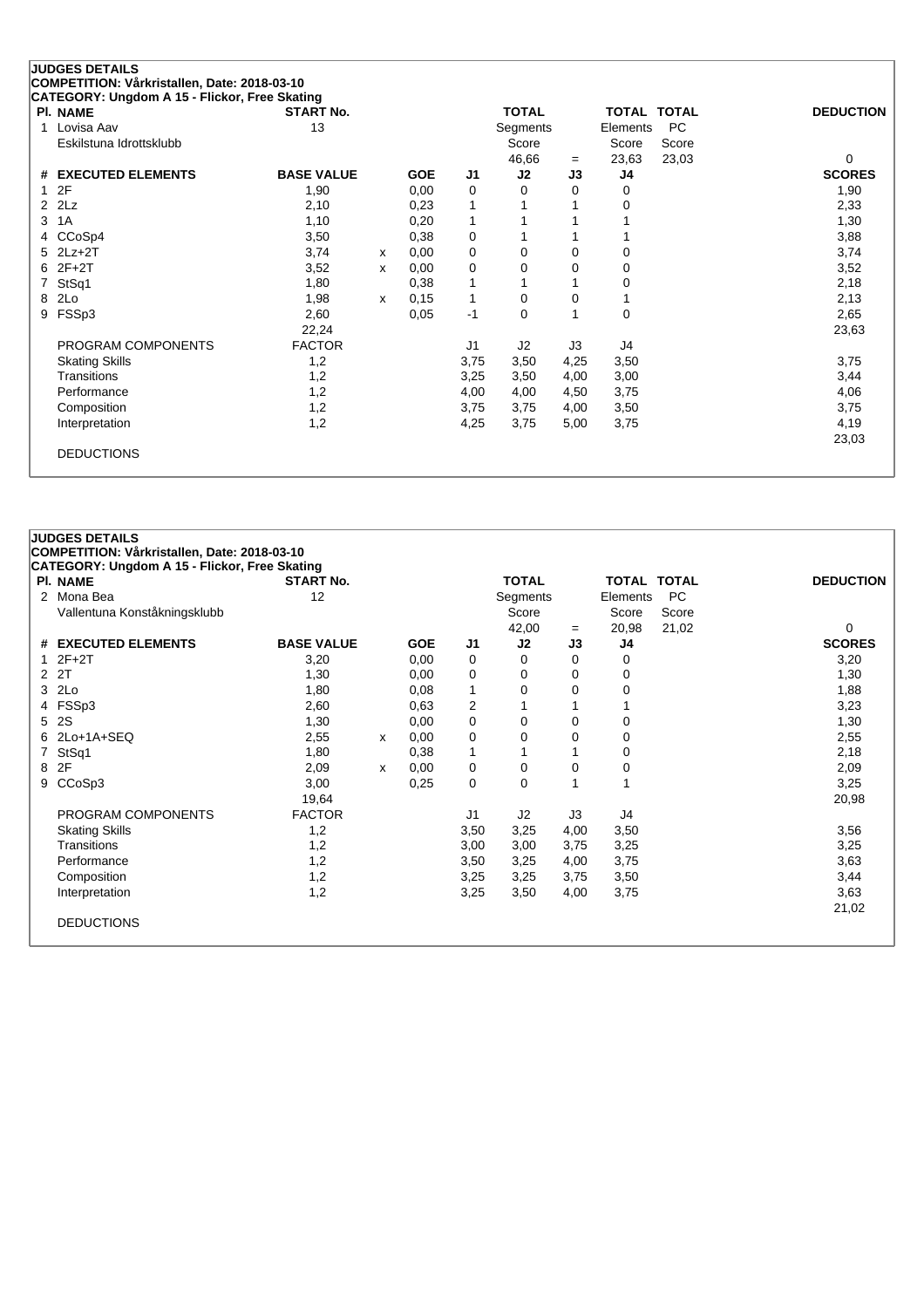| CATEGORY: Ungdom A 15 - Flickor, Free Skating |                       |   |            |                | <b>TOTAL</b> |      | <b>TOTAL TOTAL</b> |           |                  |
|-----------------------------------------------|-----------------------|---|------------|----------------|--------------|------|--------------------|-----------|------------------|
| PI. NAME<br>Amanda Eriksson<br>3              | <b>START No.</b><br>7 |   |            |                | Segments     |      | Elements           | <b>PC</b> | <b>DEDUCTION</b> |
| Västra Frölunda KK                            |                       |   |            |                | Score        |      | Score              | Score     |                  |
|                                               |                       |   |            |                | 38,19        | $=$  | 19,80              | 18,39     | 0                |
| <b>EXECUTED ELEMENTS</b><br>#                 | <b>BASE VALUE</b>     |   | <b>GOE</b> | J <sub>1</sub> | J2           | J3   | J4                 |           | <b>SCORES</b>    |
| $2Lz+2T$                                      | 3,40                  |   | $-0,30$    | $-1$           | $-1$         | $-1$ | -1                 |           | 3,10             |
| $2F+2T$                                       | 3,20                  |   | 0,08       | 1              | 0            | 0    | 0                  |           | 3,28             |
| 2Lo<br>3                                      | 1,80                  |   | 0,00       | 0              | 0            | 0    | 0                  |           | 1,80             |
| FSSp2<br>4                                    | 2,30                  |   | $-0,15$    | $-1$           | $-1$         | 0    | 0                  |           | 2,15             |
| StSq2<br>5                                    | 2,60                  |   | 0,00       | 0              | 0            | 0    | 0                  |           | 2,60             |
| CCoSp1<br>6                                   | 2,00                  |   | 0,25       | 1              |              | 0    | 0                  |           | 2,25             |
| 7<br>1A                                       | 1,21                  | x | 0,00       | 0              | 0            | 0    | 0                  |           | 1,21             |
| 2Lo<br>8                                      | 1,98                  | x | 0,00       | 0              | 0            | 0    | 0                  |           | 1,98             |
| 2S<br>9                                       | 1,43                  | X | 0,00       | 0              | 0            | 0    | 0                  |           | 1,43             |
|                                               | 19,92                 |   |            |                |              |      |                    |           | 19,80            |
| PROGRAM COMPONENTS                            | <b>FACTOR</b>         |   |            | J1             | J2           | J3   | J4                 |           |                  |
| <b>Skating Skills</b>                         | 1,2                   |   |            | 3,25           | 3,00         | 3,50 | 3,25               |           | 3,25             |
| Transitions                                   | 1,2                   |   |            | 2,75           | 2,75         | 3,25 | 2,25               |           | 2,75             |
| Performance                                   | 1,2                   |   |            | 3,00           | 3,00         | 4,00 | 2,75               |           | 3,19             |
| Composition                                   | 1,2                   |   |            | 3,00           | 2,75         | 3,75 | 2,50               |           | 3,00             |
| Interpretation                                | 1,2                   |   |            | 3,00           | 2,75         | 4,00 | 2,75               |           | 3,13             |
|                                               |                       |   |            |                |              |      |                    |           | 18,39            |

|                | <b>JUDGES DETAILS</b>                         |                                                                                                                                                                            |                   |   |            |                |              |      |                    |           |                  |
|----------------|-----------------------------------------------|----------------------------------------------------------------------------------------------------------------------------------------------------------------------------|-------------------|---|------------|----------------|--------------|------|--------------------|-----------|------------------|
|                | COMPETITION: Vårkristallen, Date: 2018-03-10  |                                                                                                                                                                            |                   |   |            |                |              |      |                    |           |                  |
|                | CATEGORY: Ungdom A 15 - Flickor, Free Skating |                                                                                                                                                                            |                   |   |            |                |              |      |                    |           |                  |
|                | <b>PI. NAME</b>                               |                                                                                                                                                                            | <b>START No.</b>  |   |            |                | <b>TOTAL</b> |      | <b>TOTAL TOTAL</b> |           | <b>DEDUCTION</b> |
|                | 4 Sissel Feldt                                |                                                                                                                                                                            | 10                |   |            |                | Segments     |      | Elements           | <b>PC</b> |                  |
|                | Borås Konståkningsklubb                       |                                                                                                                                                                            |                   |   |            |                | Score        |      | Score              | Score     |                  |
|                |                                               |                                                                                                                                                                            |                   |   |            |                | 37,97        | $=$  | 19,02              | 19,45     | 0,5              |
| #              | <b>EXECUTED ELEMENTS</b>                      |                                                                                                                                                                            | <b>BASE VALUE</b> |   | <b>GOE</b> | J1             | J2           | J3   | J4                 |           | <b>SCORES</b>    |
| $\mathbf 1$    | CCoSp3                                        |                                                                                                                                                                            | 3,00              |   | 0,00       | 0              | 0            | 0    | 0                  |           | 3,00             |
|                | 2 StSq1                                       |                                                                                                                                                                            | 1,80              |   | 0,25       | 0              | 1            | 0    |                    |           | 2,05             |
| 3              | $2Lz+2Lo$                                     |                                                                                                                                                                            | 3,90              |   | $-0,23$    | 0              | $-1$         | -1   | -1                 |           | 3,67             |
| $\overline{4}$ | 1A                                            |                                                                                                                                                                            | 1,21              | x | 0,00       | 0              | 0            | 0    | 0                  |           | 1,21             |
| 5              | $2F e+2Lo$                                    | e                                                                                                                                                                          | 3,52              | x | $-0.60$    | $-2$           | $-2$         | $-2$ | $-2$               |           | 2,92             |
| 6              | 2S                                            |                                                                                                                                                                            | 1,43              | x | 0,00       | 0              | 0            | 0    | 0                  |           | 1,43             |
| $\overline{7}$ | FCSp1                                         |                                                                                                                                                                            | 1,90              |   | 0,00       | 0              | 0            | 0    | 0                  |           | 1,90             |
| 8              | 2Lz                                           |                                                                                                                                                                            | 2,31              | x | 0,00       | 0              | 0            | 0    | 0                  |           | 2,31             |
|                | $9$ 2F< e                                     | <e< td=""><td>1,43</td><td>x</td><td><math>-0,90</math></td><td><math>-3</math></td><td><math>-3</math></td><td><math>-3</math></td><td>-3</td><td></td><td>0,53</td></e<> | 1,43              | x | $-0,90$    | $-3$           | $-3$         | $-3$ | -3                 |           | 0,53             |
|                |                                               |                                                                                                                                                                            | 20,50             |   |            |                |              |      |                    |           | 19,02            |
|                | PROGRAM COMPONENTS                            |                                                                                                                                                                            | <b>FACTOR</b>     |   |            | J <sub>1</sub> | J2           | J3   | J4                 |           |                  |
|                | <b>Skating Skills</b>                         |                                                                                                                                                                            | 1,2               |   |            | 3,25           | 3,25         | 3,50 | 3,50               |           | 3,38             |
|                | Transitions                                   |                                                                                                                                                                            | 1,2               |   |            | 2,75           | 3,00         | 3,25 | 2,75               |           | 2,94             |
|                | Performance                                   |                                                                                                                                                                            | 1,2               |   |            | 3,25           | 3,25         | 3,25 | 3,75               |           | 3,38             |
|                | Composition                                   |                                                                                                                                                                            | 1,2               |   |            | 3,25           | 2,75         | 3,25 | 3,50               |           | 3,19             |
|                | Interpretation                                |                                                                                                                                                                            | 1,2               |   |            | 3,25           | 3,00         | 3,50 | 3,50               |           | 3,31             |
|                |                                               |                                                                                                                                                                            |                   |   |            |                |              |      |                    |           | 19,45            |
|                | <b>DEDUCTIONS</b>                             |                                                                                                                                                                            |                   |   |            |                |              |      |                    |           |                  |
|                | Falls: 1                                      |                                                                                                                                                                            |                   |   |            |                |              |      |                    |           |                  |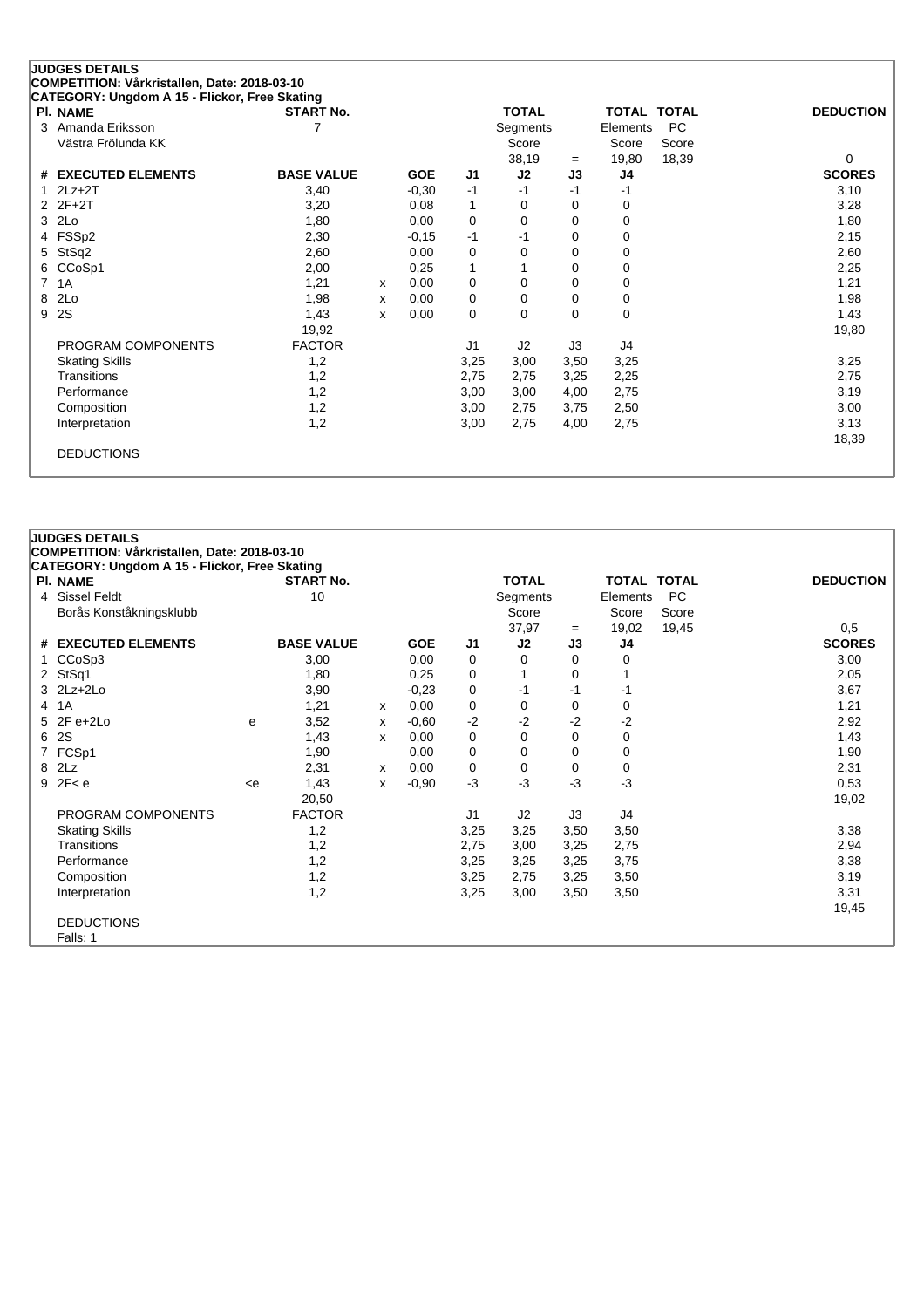| COMPETITION: Vårkristallen, Date: 2018-03-10<br>CATEGORY: Ungdom A 15 - Flickor, Free Skating |                   |   |            |             |              |          |                    |           |                  |
|-----------------------------------------------------------------------------------------------|-------------------|---|------------|-------------|--------------|----------|--------------------|-----------|------------------|
| PI. NAME                                                                                      | <b>START No.</b>  |   |            |             | <b>TOTAL</b> |          | <b>TOTAL TOTAL</b> |           | <b>DEDUCTION</b> |
| Victoria Uddegren<br>5                                                                        | $\overline{2}$    |   |            |             | Segments     |          | Elements           | <b>PC</b> |                  |
| Lerums Konståkningsklubb                                                                      |                   |   |            |             | Score        |          | Score              | Score     |                  |
|                                                                                               |                   |   |            |             | 37,82        | $=$      | 21,73              | 16,59     | 0,5              |
| # EXECUTED ELEMENTS                                                                           | <b>BASE VALUE</b> |   | <b>GOE</b> | J1          | J2           | J3       | J4                 |           | <b>SCORES</b>    |
| 2Lz<br>1                                                                                      | 2,10              |   | $-0,90$    | $-3$        | $-3$         | $-3$     | $-3$               |           | 1,20             |
| 2F<br>2                                                                                       | 1,90              |   | 0.00       | 0           | 0            | 0        | 0                  |           | 1,90             |
| $2Lz+2T$<br>3                                                                                 | 3,40              |   | 0,00       | 0           | 0            | 0        | 0                  |           | 3,40             |
| CCoSp3                                                                                        | 3,00              |   | 0,13       | $\mathbf 0$ |              | 0        | 0                  |           | 3,13             |
| StSq2<br>5                                                                                    | 2,60              |   | 0,38       | 1           | 0            |          |                    |           | 2,98             |
| $2Lo+2T$<br>6                                                                                 | 3,41              | X | 0,00       | 0           | 0            | 0        | 0                  |           | 3,41             |
| 2Lo<br>7                                                                                      | 1,98              | х | 0,00       | 0           | 0            | 0        | 0                  |           | 1,98             |
| 1A<br>8                                                                                       | 1,21              | X | 0,00       | 0           | 0            | 0        | 0                  |           | 1,21             |
| FSSp3<br>9                                                                                    | 2,60              |   | $-0,08$    | $-1$        | 0            | $\Omega$ | 0                  |           | 2,52             |
|                                                                                               | 22,20             |   |            |             |              |          |                    |           | 21,73            |
| PROGRAM COMPONENTS                                                                            | <b>FACTOR</b>     |   |            | J1          | J2           | J3       | J4                 |           |                  |
| <b>Skating Skills</b>                                                                         | 1,2               |   |            | 3,00        | 3,00         | 2,75     | 3,00               |           | 2,94             |
| Transitions                                                                                   | 1,2               |   |            | 2,50        | 2,75         | 2,50     | 2,75               |           | 2,63             |
| Performance                                                                                   | 1,2               |   |            | 2,50        | 2,75         | 2,75     | 3,00               |           | 2,75             |
| Composition                                                                                   | 1,2               |   |            | 2,50        | 2,75         | 2,50     | 3,00               |           | 2,69             |
| Interpretation                                                                                | 1,2               |   |            | 2,75        | 2,75         | 2,50     | 3,25               |           | 2,81             |
|                                                                                               |                   |   |            |             |              |          |                    |           | 16,59            |
| <b>DEDUCTIONS</b>                                                                             |                   |   |            |             |              |          |                    |           |                  |
| Falls: 1                                                                                      |                   |   |            |             |              |          |                    |           |                  |

|   | <b>JUDGES DETAILS</b>                         |                   |   |            |                |              |          |                    |           |                  |
|---|-----------------------------------------------|-------------------|---|------------|----------------|--------------|----------|--------------------|-----------|------------------|
|   | COMPETITION: Vårkristallen, Date: 2018-03-10  |                   |   |            |                |              |          |                    |           |                  |
|   | CATEGORY: Ungdom A 15 - Flickor, Free Skating |                   |   |            |                |              |          |                    |           |                  |
|   | PI. NAME                                      | <b>START No.</b>  |   |            |                | <b>TOTAL</b> |          | <b>TOTAL TOTAL</b> |           | <b>DEDUCTION</b> |
| 6 | Sarah Casselbrant                             | 9                 |   |            |                | Segments     |          | Elements           | <b>PC</b> |                  |
|   | Västra Frölunda KK                            |                   |   |            |                | Score        |          | Score              | Score     |                  |
|   |                                               |                   |   |            |                | 37,17        | $=$      | 19,44              | 18,23     | 0,5              |
| # | <b>EXECUTED ELEMENTS</b>                      | <b>BASE VALUE</b> |   | <b>GOE</b> | J1             | J2           | J3       | J4                 |           | <b>SCORES</b>    |
|   | $1A+2T$                                       | 2,40              |   | 0.05       | 0              | $\Omega$     |          | 0                  |           | 2,45             |
| 2 | 2F                                            | 1,90              |   | $-0,45$    | $-2$           | -1           | -1       | $-2$               |           | 1,45             |
| 3 | 2Lo                                           | 1,80              |   | $-0.08$    | 0              | 0            | 0        | $-1$               |           | 1,72             |
| 4 | 2F                                            | 1,90              |   | $-0.90$    | $-3$           | $-3$         | -3       | $-3$               |           | 1,00             |
| 5 | CCoSp4                                        | 3,50              |   | 0,13       | 1              | $\Omega$     | 0        | 0                  |           | 3,63             |
| 6 | StSq1                                         | 1,80              |   | 0,00       | 0              | 0            | 0        | 0                  |           | 1,80             |
|   | FSSp3                                         | 2,60              |   | $-0,15$    | $-1$           | -1           | 0        | 0                  |           | 2,45             |
| 8 | $2Lo+2T$                                      | 3,41              | x | 0,00       | 0              | 0            | 0        | 0                  |           | 3,41             |
| 9 | 2S                                            | 1,43              | X | 0,10       | 1              | 1            | $\Omega$ | 0                  |           | 1,53             |
|   |                                               | 20,74             |   |            |                |              |          |                    |           | 19,44            |
|   | PROGRAM COMPONENTS                            | <b>FACTOR</b>     |   |            | J <sub>1</sub> | J2           | J3       | J4                 |           |                  |
|   | <b>Skating Skills</b>                         | 1,2               |   |            | 3,25           | 3,25         | 3,50     | 3,00               |           | 3,25             |
|   | Transitions                                   | 1,2               |   |            | 2,75           | 2,75         | 3,25     | 2,25               |           | 2,75             |
|   | Performance                                   | 1,2               |   |            | 3,25           | 2,75         | 3,50     | 2,75               |           | 3,06             |
|   | Composition                                   | 1,2               |   |            | 3,00           | 3,00         | 3,25     | 2,75               |           | 3,00             |
|   | Interpretation                                | 1,2               |   |            | 3,00           | 3,00         | 3,50     | 3,00               |           | 3,13             |
|   |                                               |                   |   |            |                |              |          |                    |           | 18,23            |
|   | <b>DEDUCTIONS</b>                             |                   |   |            |                |              |          |                    |           |                  |
|   | Falls: 1                                      |                   |   |            |                |              |          |                    |           |                  |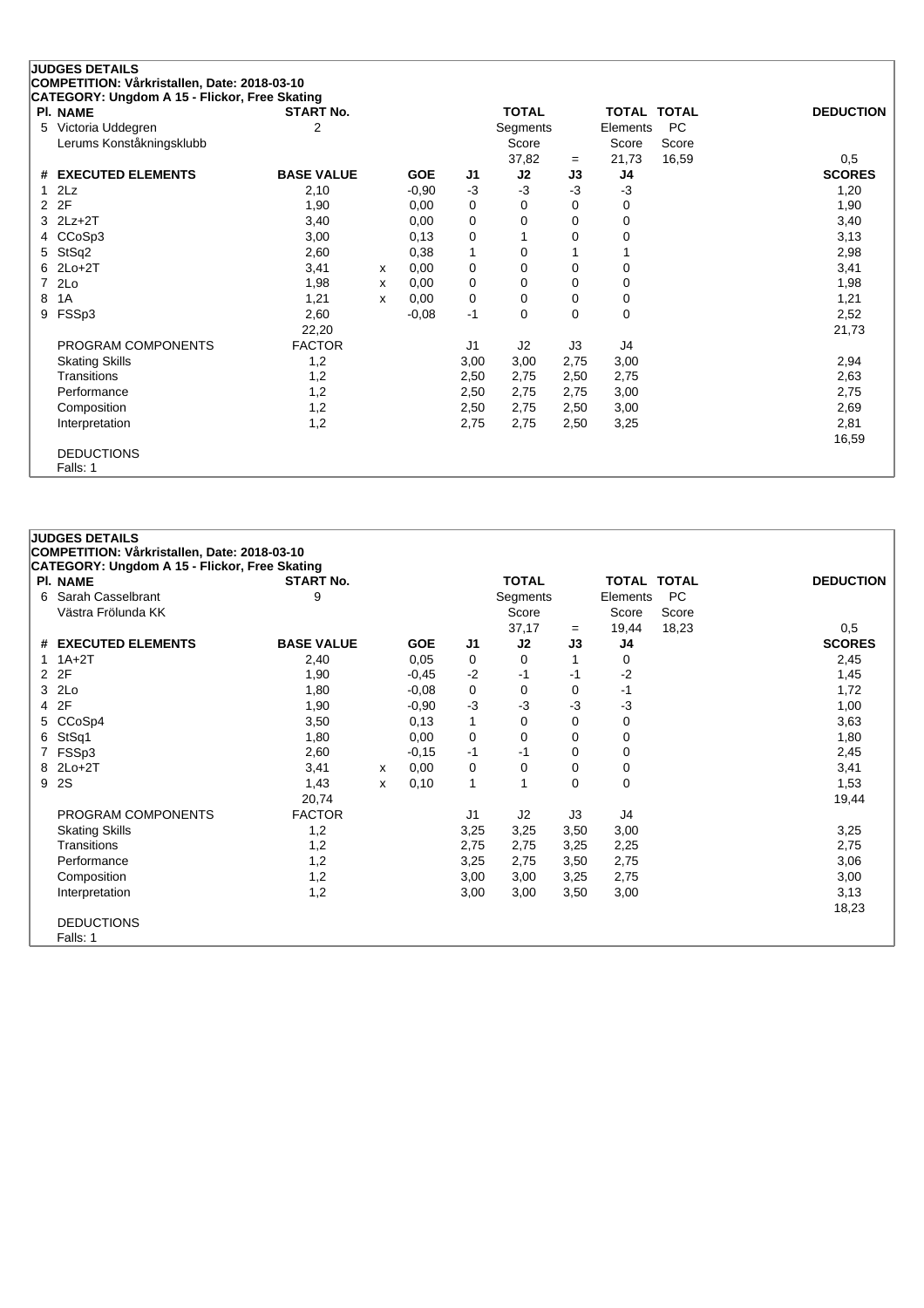| <b>PI. NAME</b>               | <b>START No.</b>  |   |            |             | <b>TOTAL</b>   |          | <b>TOTAL TOTAL</b> |           | <b>DEDUCTION</b> |
|-------------------------------|-------------------|---|------------|-------------|----------------|----------|--------------------|-----------|------------------|
| Embla Bergström<br>7          | 3                 |   |            |             | Segments       |          | Elements           | <b>PC</b> |                  |
| Viggbyholms Idrottsklubb      |                   |   |            |             | Score          |          | Score              | Score     |                  |
|                               |                   |   |            |             | 36,60          | $=$      | 20,75              | 15,85     | $\Omega$         |
| <b>EXECUTED ELEMENTS</b><br># | <b>BASE VALUE</b> |   | <b>GOE</b> | J1          | J2             | J3       | J4                 |           | <b>SCORES</b>    |
| 1A<br>1                       | 1,10              |   | 0,00       | $\Omega$    | 0              | $\Omega$ | 0                  |           | 1,10             |
| 2S<br>2                       | 1,30              |   | 0,00       | 0           | 0              | 0        | 0                  |           | 1,30             |
| $2F+2Lo$<br>3                 | 3,70              |   | $-0,08$    | 0           | -1             | 0        | 0                  |           | 3,62             |
| $2F+2Lo$<br>4                 | 3,70              |   | $-0,23$    | $-1$        | 0              | -1       | $-1$               |           | 3,47             |
| StSq2<br>5                    | 2,60              |   | 0,00       | 0           | 0              | 0        | 0                  |           | 2,60             |
| 1A<br>6                       | 1,21              | x | 0,05       | 0           | 0              |          | 0                  |           | 1,26             |
| FCSp3                         | 2,80              |   | $-0,08$    | $-1$        | 0              | 0        | 0                  |           | 2,72             |
| 2S<br>8                       | 1,43              | x | 0,00       | 0           | 0              | 0        | 0                  |           | 1,43             |
| CCoSp3<br>9                   | 3,00              |   | 0,25       | $\mathbf 0$ |                |          | 0                  |           | 3,25             |
|                               | 20,84             |   |            |             |                |          |                    |           | 20,75            |
| PROGRAM COMPONENTS            | <b>FACTOR</b>     |   |            | J1          | J <sub>2</sub> | J3       | J4                 |           |                  |
| <b>Skating Skills</b>         | 1,2               |   |            | 3,00        | 2,75           | 3,00     | 2,75               |           | 2,88             |
| Transitions                   | 1,2               |   |            | 2,25        | 2,25           | 2,75     | 2,25               |           | 2,38             |
| Performance                   | 1,2               |   |            | 2,75        | 2,50           | 3,25     | 2,25               |           | 2,69             |
| Composition                   | 1,2               |   |            | 2,50        | 2,25           | 3,00     | 2,50               |           | 2,56             |
| Interpretation                | 1,2               |   |            | 2,50        | 2,25           | 3,50     | 2,50               |           | 2,69             |
|                               |                   |   |            |             |                |          |                    |           | 15,85            |

|    | <b>JUDGES DETAILS</b>                         |         |                   |   |            |      |              |      |                    |           |                  |
|----|-----------------------------------------------|---------|-------------------|---|------------|------|--------------|------|--------------------|-----------|------------------|
|    | COMPETITION: Vårkristallen, Date: 2018-03-10  |         |                   |   |            |      |              |      |                    |           |                  |
|    | CATEGORY: Ungdom A 15 - Flickor, Free Skating |         |                   |   |            |      |              |      |                    |           |                  |
|    | PI. NAME                                      |         | <b>START No.</b>  |   |            |      | <b>TOTAL</b> |      | <b>TOTAL TOTAL</b> |           | <b>DEDUCTION</b> |
| 8  | Maja Tohver                                   |         | 11                |   |            |      | Segments     |      | Elements           | <b>PC</b> |                  |
|    | Västra Frölunda KK                            |         |                   |   |            |      | Score        |      | Score              | Score     |                  |
|    |                                               |         |                   |   |            |      | 36,27        | $=$  | 19,44              | 17,33     | 0,5              |
| #  | <b>EXECUTED ELEMENTS</b>                      |         | <b>BASE VALUE</b> |   | <b>GOE</b> | J1   | J2           | J3   | J4                 |           | <b>SCORES</b>    |
| 1. | 2A<                                           | $\prec$ | 2,30              |   | $-1,50$    | $-3$ | $-3$         | $-3$ | $-3$               |           | 0,80             |
|    | 2 FSSp3                                       |         | 2,60              |   | 0,25       | 1    | 1            | 0    | 0                  |           | 2,85             |
|    | 3 2F+2T                                       |         | 3,20              |   | $-0,15$    | 0    | 0            | -1   | $-1$               |           | 3,05             |
|    | $4$ $2Lz$                                     |         | 2,10              |   | 0,00       | 0    | 0            | 0    | 0                  |           | 2,10             |
| 5. | 2Lo                                           |         | 1,80              |   | $-0,83$    | $-3$ | $-2$         | $-3$ | -3                 |           | 0,97             |
|    | 6 CCoSp4                                      |         | 3,50              |   | $-0,53$    | $-2$ | $-2$         | $-2$ | $-1$               |           | 2,97             |
| 7  | StSq2                                         |         | 2,60              |   | 0,00       | 0    | 0            | 0    | 0                  |           | 2,60             |
| 8  | 2Lz                                           |         | 2,31              | x | 0,00       | 0    | $\mathbf 0$  | 0    | $\mathbf 0$        |           | 2,31             |
| 9  | 2F                                            |         | 2,09              | x | $-0,30$    | $-1$ | $-1$         | -1   | $-1$               |           | 1,79             |
|    |                                               |         | 22,50             |   |            |      |              |      |                    |           | 19,44            |
|    | PROGRAM COMPONENTS                            |         | <b>FACTOR</b>     |   |            | J1   | J2           | J3   | J4                 |           |                  |
|    | <b>Skating Skills</b>                         |         | 1,2               |   |            | 3,25 | 3,25         | 3,25 | 3,00               |           | 3,19             |
|    | Transitions                                   |         | 1,2               |   |            | 2,50 | 2,75         | 3,00 | 2,50               |           | 2,69             |
|    | Performance                                   |         | 1,2               |   |            | 2,75 | 2,75         | 3,25 | 2,50               |           | 2,81             |
|    | Composition                                   |         | 1,2               |   |            | 2,75 | 2,50         | 3,00 | 3,00               |           | 2,81             |
|    | Interpretation                                |         | 1,2               |   |            | 2,75 | 2,75         | 3,25 | 3,00               |           | 2,94             |
|    |                                               |         |                   |   |            |      |              |      |                    |           | 17,33            |
|    | <b>DEDUCTIONS</b>                             |         |                   |   |            |      |              |      |                    |           |                  |
|    | Falls: 1                                      |         |                   |   |            |      |              |      |                    |           |                  |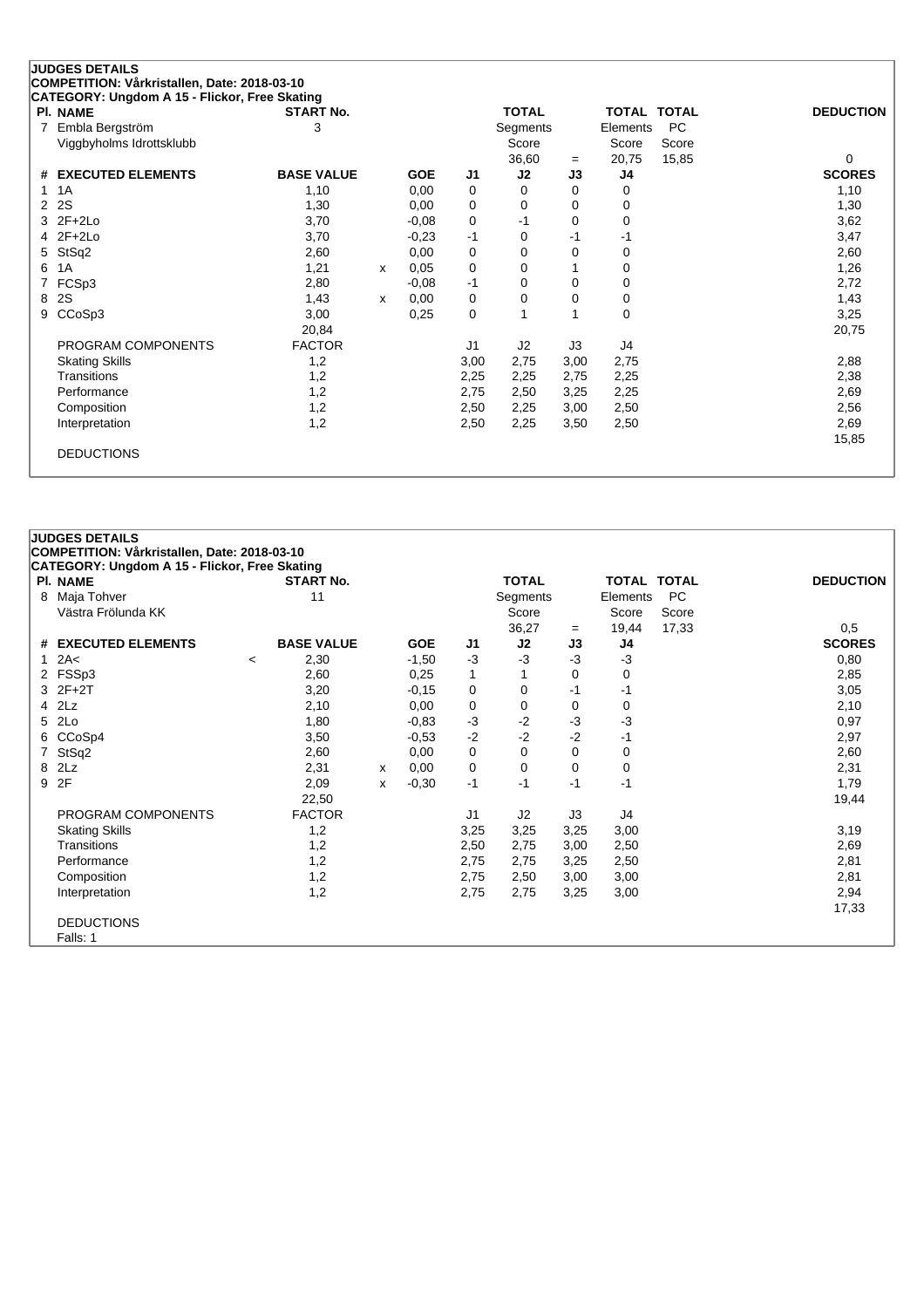|   | <b>JUDGES DETAILS</b>                         |   |                   |   |            |                |              |          |                    |           |                  |
|---|-----------------------------------------------|---|-------------------|---|------------|----------------|--------------|----------|--------------------|-----------|------------------|
|   | COMPETITION: Vårkristallen, Date: 2018-03-10  |   |                   |   |            |                |              |          |                    |           |                  |
|   | CATEGORY: Ungdom A 15 - Flickor, Free Skating |   |                   |   |            |                |              |          |                    |           |                  |
|   | PI. NAME                                      |   | <b>START No.</b>  |   |            |                | <b>TOTAL</b> |          | <b>TOTAL TOTAL</b> |           | <b>DEDUCTION</b> |
| 9 | Wilma Rosenlund                               |   | 6                 |   |            |                | Segments     |          | Elements           | <b>PC</b> |                  |
|   | Kalmar Konståkningsklubb                      |   |                   |   |            |                | Score        |          | Score              | Score     |                  |
|   |                                               |   |                   |   |            |                | 32,66        | $=$      | 15,66              | 18,00     |                  |
| # | <b>EXECUTED ELEMENTS</b>                      |   | <b>BASE VALUE</b> |   | <b>GOE</b> | J1             | J2           | J3       | J4                 |           | <b>SCORES</b>    |
|   | 2S                                            |   | 1,30              |   | 0,00       | 0              | 0            | 0        | 0                  |           | 1,30             |
|   | FSSp4                                         |   | 3,00              |   | 0,00       | 0              | 0            | 0        | 0                  |           | 3,00             |
| 3 | 1A+1A+SEQ                                     |   | 1,76              |   | 0,10       | 1              | 0            |          | 0                  |           | 1,86             |
| 4 | 2Lz e                                         | e | 1,50              |   | $-0,90$    | $-3$           | -3           | -3       | -3                 |           | 0,60             |
| 5 | CCoSp2                                        |   | 2,50              |   | 0,38       | 1              |              | 0        |                    |           | 2,88             |
| 6 | $2S+1Lo$                                      |   | 1,98              | x | 0,00       | 0              | 0            | 0        | 0                  |           | 1,98             |
| 7 | 2F                                            |   | 2,09              | х | $-0,60$    | $-2$           | $-2$         | $-2$     | $-2$               |           | 1,49             |
| 8 | 2T                                            |   | 1,43              | X | $-0,60$    | $-3$           | $-3$         | $-3$     | $-3$               |           | 0,83             |
| 9 | StSq1                                         |   | 1,80              |   | $-0,08$    | $-1$           | $\Omega$     | $\Omega$ | 0                  |           | 1,72             |
|   |                                               |   | 17,36             |   |            |                |              |          |                    |           | 15,66            |
|   | PROGRAM COMPONENTS                            |   | <b>FACTOR</b>     |   |            | J <sub>1</sub> | J2           | J3       | J4                 |           |                  |
|   | <b>Skating Skills</b>                         |   | 1,2               |   |            | 3,00           | 2,75         | 3,00     | 3,50               |           | 3,06             |
|   | Transitions                                   |   | 1,2               |   |            | 2,50           | 2,50         | 2,75     | 3,25               |           | 2,75             |
|   | Performance                                   |   | 1,2               |   |            | 3,00           | 3,00         | 2,75     | 3,75               |           | 3,13             |
|   | Composition                                   |   | 1,2               |   |            | 3,00           | 2,50         | 2,50     | 3,25               |           | 2,81             |
|   | Interpretation                                |   | 1,2               |   |            | 3,00           | 3,25         | 3,00     | 3,75               |           | 3,25             |
|   |                                               |   |                   |   |            |                |              |          |                    |           | 18,00            |
|   | <b>DEDUCTIONS</b>                             |   |                   |   |            |                |              |          |                    |           |                  |
|   | Falls: 2                                      |   |                   |   |            |                |              |          |                    |           |                  |

|              | <b>JUDGES DETAILS</b>                         |         |                   |   |            |                |              |          |             |           |                  |
|--------------|-----------------------------------------------|---------|-------------------|---|------------|----------------|--------------|----------|-------------|-----------|------------------|
|              | COMPETITION: Vårkristallen, Date: 2018-03-10  |         |                   |   |            |                |              |          |             |           |                  |
|              | CATEGORY: Ungdom A 15 - Flickor, Free Skating |         |                   |   |            |                |              |          |             |           |                  |
|              | <b>PI. NAME</b>                               |         | <b>START No.</b>  |   |            |                | <b>TOTAL</b> |          | TOTAL TOTAL |           | <b>DEDUCTION</b> |
|              | 10 Linn Werner                                |         | 8                 |   |            |                | Segments     |          | Elements    | <b>PC</b> |                  |
|              | Västra Frölunda KK                            |         |                   |   |            |                | Score        |          | Score       | Score     |                  |
|              |                                               |         |                   |   |            |                | 31,62        | $=$      | 16,46       | 16,66     | 1,5              |
|              | # EXECUTED ELEMENTS                           |         | <b>BASE VALUE</b> |   | <b>GOE</b> | J1             | J2           | J3       | J4          |           | <b>SCORES</b>    |
| $\mathbf{1}$ | 2A                                            |         | 3,30              |   | $-1,50$    | $-3$           | $-3$         | $-3$     | $-3$        |           | 1,80             |
|              | 2 $2A<$                                       | $\,<\,$ | 2,30              |   | $-1,50$    | $-3$           | -3           | $-3$     | $-3$        |           | 0,80             |
|              | 3 FSSp3                                       |         | 2,60              |   | 0,13       | $\mathbf{1}$   | 0            | 0        | 0           |           | 2,73             |
| 4            | 2Lz                                           |         | 2,10              |   | $-0,60$    | $-2$           | $-2$         | $-2$     | $-2$        |           | 1,50             |
| 5            | $2F+2T$                                       |         | 3,20              |   | $-0,53$    | $-2$           | $-1$         | $-2$     | $-2$        |           | 2,67             |
|              | 6 CCoSp2                                      |         | 2,50              |   | 0,00       | 0              | 0            | 0        | 0           |           | 2,50             |
|              | 7 2Lo+1Lo                                     |         | 2,53              | x | $-0.90$    | $-3$           | -3           | $-3$     | $-3$        |           | 1,63             |
| 8            | 2Lz<<                                         | <<      | 0,66              | x | $-0,30$    | $-3$           | $-3$         | $-3$     | $-3$        |           | 0,36             |
| 9            | StSq2                                         |         | 2,60              |   | $-0,13$    | $-1$           | 0            | $\Omega$ | $\mathbf 0$ |           | 2,47             |
|              |                                               |         | 21,79             |   |            |                |              |          |             |           | 16,46            |
|              | PROGRAM COMPONENTS                            |         | <b>FACTOR</b>     |   |            | J <sub>1</sub> | J2           | J3       | J4          |           |                  |
|              | <b>Skating Skills</b>                         |         | 1,2               |   |            | 2,75           | 3,00         | 3,00     | 3,25        |           | 3,00             |
|              | Transitions                                   |         | 1,2               |   |            | 2,25           | 2,75         | 2,75     | 2,50        |           | 2,56             |
|              | Performance                                   |         | 1,2               |   |            | 2,50           | 2,50         | 2,75     | 3,00        |           | 2,69             |
|              | Composition                                   |         | 1,2               |   |            | 2,50           | 2,75         | 2,75     | 3,00        |           | 2,75             |
|              | Interpretation                                |         | 1,2               |   |            | 2,75           | 2,75         | 3,25     | 2,75        |           | 2,88             |
|              |                                               |         |                   |   |            |                |              |          |             |           | 16,66            |
|              | <b>DEDUCTIONS</b>                             |         |                   |   |            |                |              |          |             |           |                  |
|              | Falls: 3                                      |         |                   |   |            |                |              |          |             |           |                  |